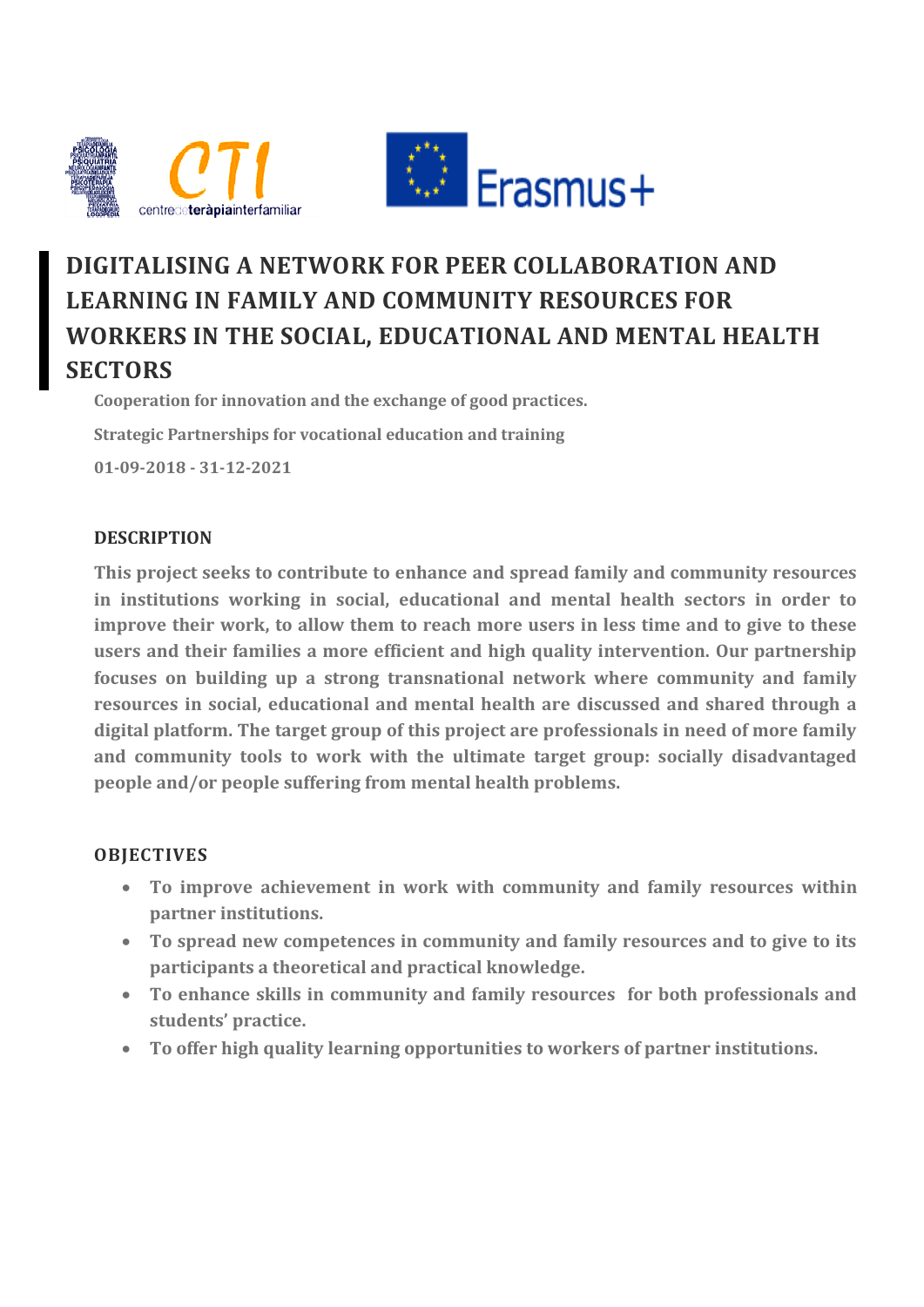#### **PARTNERS**

- **Centre de Teràpia Interfamiliar (Spain) – Coordinator**
- **Center for Mental and Pedagogical Support Kepsipi (Greece)**
- **University of Arad (Romania)**
- **International Attachment Network IAN (UK)**
- **Kirkkopalvelut (Finland)**
- **Hospital of Akureyri (Iceland)**
- **Keropudas Hospital (Finland)**
- **Centre Neuro Psychiatrique Saint-Martin (Belgium)**

# **TRAINING ACTIVITIES**

**In this project, each partner institution will welcome 6 professionals from any of the partner institutions along the 2 years of project.** 

# **WHO**

**The participant will be chosen in their own institutions based on their interest and possibility to apply innovative ways of working in their field and their abilities to convey new information to the rest of his/her working team. They will choose their destination based on their interest in the different approaches offered by partners institutions and its feasibility to apply it in their own institutions. Participants will learn and share different ways of approaching community and family work.** 

**In order to choose these 6 professionals, each institution will apply criterion such as role and capacity of spread within the institution, skills and aptitude, leadership capacity, motivation, etc. All of them must come with a European medical inssurance. Arrangements for a training will include renting a comfortable room for classes, arranging hotels, transportation, visits to different centers to know different forms of work, cultural visits, etc.**

# **TIME**

**During these 3 to 5 days, different teaching activities will be carried out, such as cooperative work, acquisition of formal knowledge, visiting innovative structures from the local network, interfamily group sessions, etc. These professionals will introduce what they have learned during this week to their own teams back home and will introduce what they have learnt and how this interacts with their previous way of working in the digital platform.**